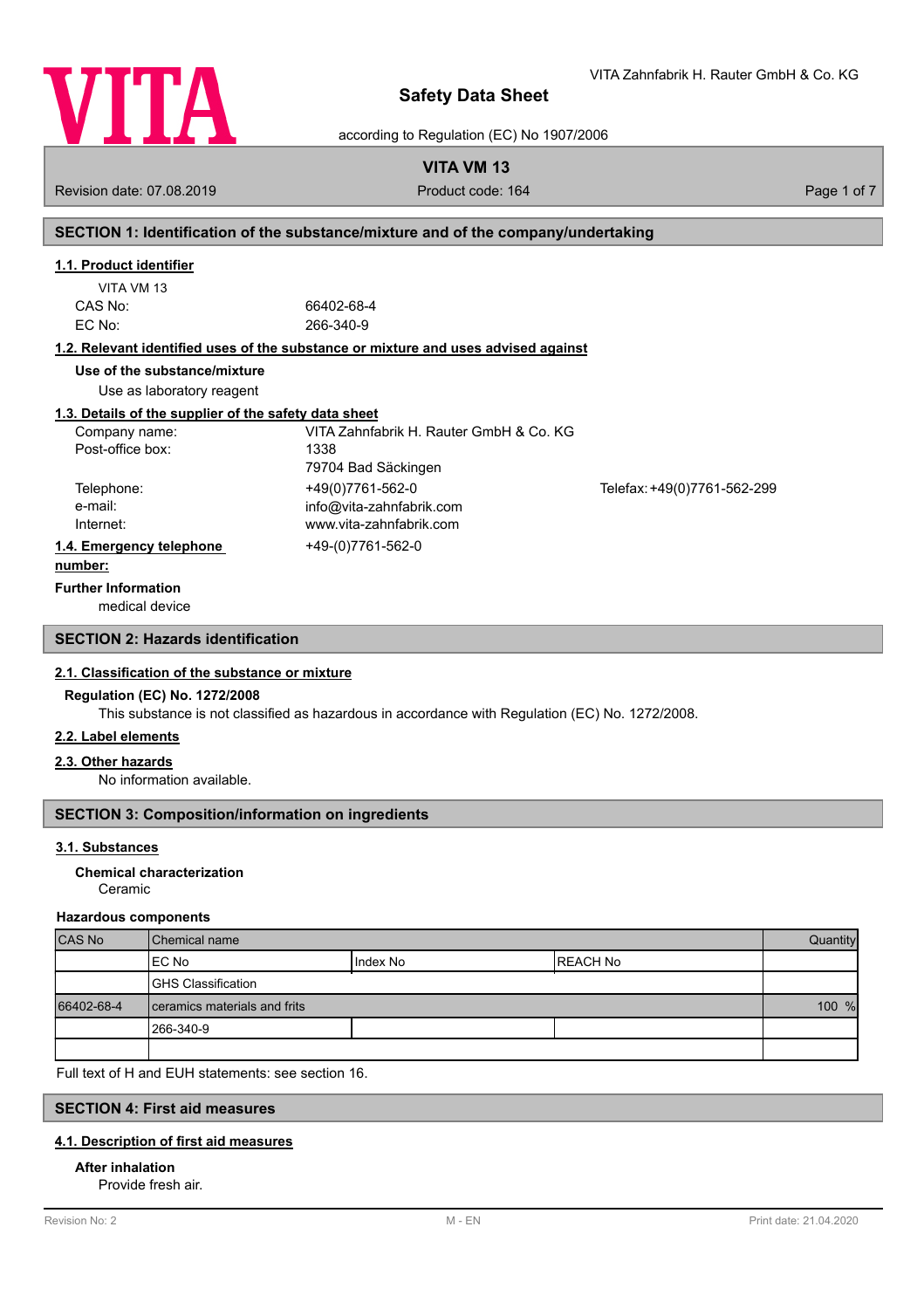

according to Regulation (EC) No 1907/2006

# **VITA VM 13**

Revision date: 07.08.2019 **Product code: 164** Product code: 164 Page 2 of 7

# **After contact with skin**

Wash with plenty of water. Take off contaminated clothing and wash it before reuse.

## **After contact with eyes**

Rinse immediately carefully and thoroughly with eye-bath or water.

#### **After ingestion**

Rinse mouth immediately and drink plenty of water.

#### **4.2. Most important symptoms and effects, both acute and delayed** No information available.

# **4.3. Indication of any immediate medical attention and special treatment needed**

Treat symptomatically.

#### **SECTION 5: Firefighting measures**

#### **5.1. Extinguishing media**

#### **Suitable extinguishing media**

Co-ordinate fire-fighting measures to the fire surroundings.

#### **5.2. Special hazards arising from the substance or mixture**

Non-flammable.

#### **5.3. Advice for firefighters**

In case of fire: Wear self-contained breathing apparatus.

#### **Additional information**

Collect contaminated fire extinguishing water separately. Do not allow entering drains or surface water.

#### **SECTION 6: Accidental release measures**

#### **6.1. Personal precautions, protective equipment and emergency procedures**

Avoid dust formation. Do not breathe dust.

# **6.2. Environmental precautions**

Do not allow to enter into surface water or drains.

#### **6.3. Methods and material for containment and cleaning up**

Take up mechanically. Treat the recovered material as prescribed in the section on waste disposal.

#### **6.4. Reference to other sections**

Safe handling: see section 7 Personal protection equipment: see section 8 Disposal: see section 13

#### **SECTION 7: Handling and storage**

#### **7.1. Precautions for safe handling**

#### **Advice on safe handling**

No special measures are necessary.

**Advice on protection against fire and explosion**

No special fire protection measures are necessary.

# **7.2. Conditions for safe storage, including any incompatibilities**

#### **Requirements for storage rooms and vessels**

Keep container tightly closed.

#### **Hints on joint storage**

No special measures are necessary.

# **7.3. Specific end use(s)**

Use as laboratory reagent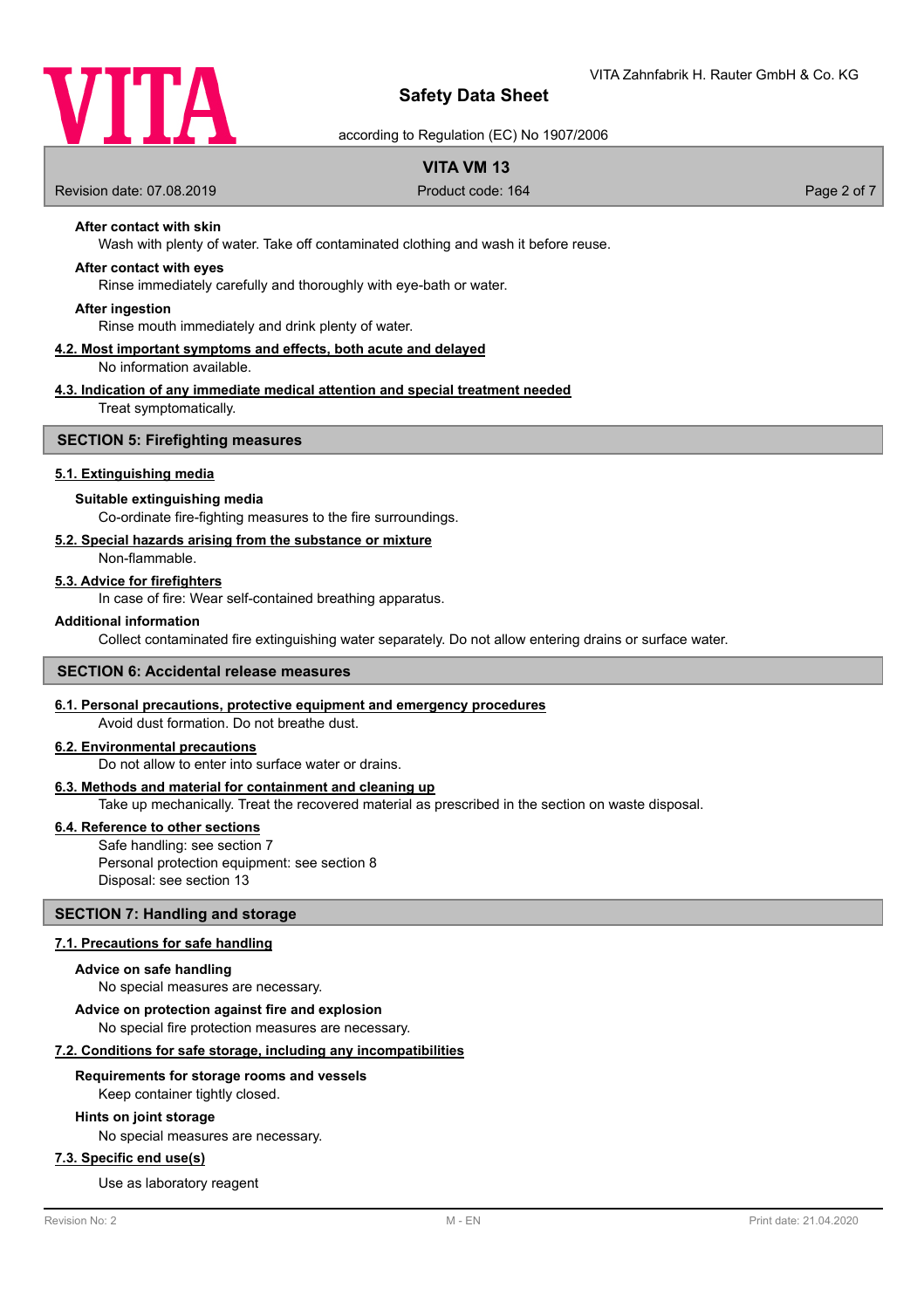

according to Regulation (EC) No 1907/2006

# **VITA VM 13**

Revision date: 07.08.2019 **Product code: 164** Product code: 164 Page 3 of 7

# **SECTION 8: Exposure controls/personal protection**

#### **8.1. Control parameters**

# **8.2. Exposure controls**

#### **Protective and hygiene measures**

Take off contaminated clothing. Wash hands before breaks and after work. When using do not eat, drink, smoke, sniff.

# **Eye/face protection**

Wear eye protection/face protection. Dust protection eye glasses

#### **Hand protection**

When handling with chemical substances, protective gloves must be worn with the CE-label including the four control digits. The quality of the protective gloves resistant to chemicals must be chosen as a function of the specific working place concentration and quantity of hazardous substances. For special purposes, it is recommended to check the resistance to chemicals of the protective gloves mentioned above together with the supplier of these gloves. Recommended glove articles KCL Dermatril P NBR (Nitrile rubber)

#### **Skin protection**

Use of protective clothing.

# **Respiratory protection**

Provide adequate ventilation as well as local exhaustion at critical locations. Technical ventilation of workplace

# **SECTION 9: Physical and chemical properties**

#### **9.1. Information on basic physical and chemical properties**

| Physical state:<br>Colour:                                    | solid                       |
|---------------------------------------------------------------|-----------------------------|
| Odour:                                                        | characteristic              |
| pH-Value:                                                     | not determined              |
| Changes in the physical state                                 |                             |
| Melting point:                                                | not determined              |
| Initial boiling point and boiling range:                      | X                           |
| Flash point:                                                  | X                           |
| <b>Flammability</b>                                           |                             |
| Solid:                                                        | not determined              |
| Gas:                                                          | not applicable              |
| <b>Explosive properties</b><br>The product is not: Explosive. |                             |
| Lower explosion limits:                                       | not determined              |
| Upper explosion limits:                                       | not determined              |
| <b>Auto-ignition temperature</b>                              |                             |
| Solid:                                                        | not determined              |
| Gas:                                                          | not applicable              |
| Decomposition temperature:                                    | not determined              |
| <b>Oxidizing properties</b><br>Not oxidising.                 |                             |
| Vapour pressure:<br>(at 50 $^{\circ}$ C)                      | <=1100 hPa                  |
| Density:                                                      | $2,50000$ g/cm <sup>3</sup> |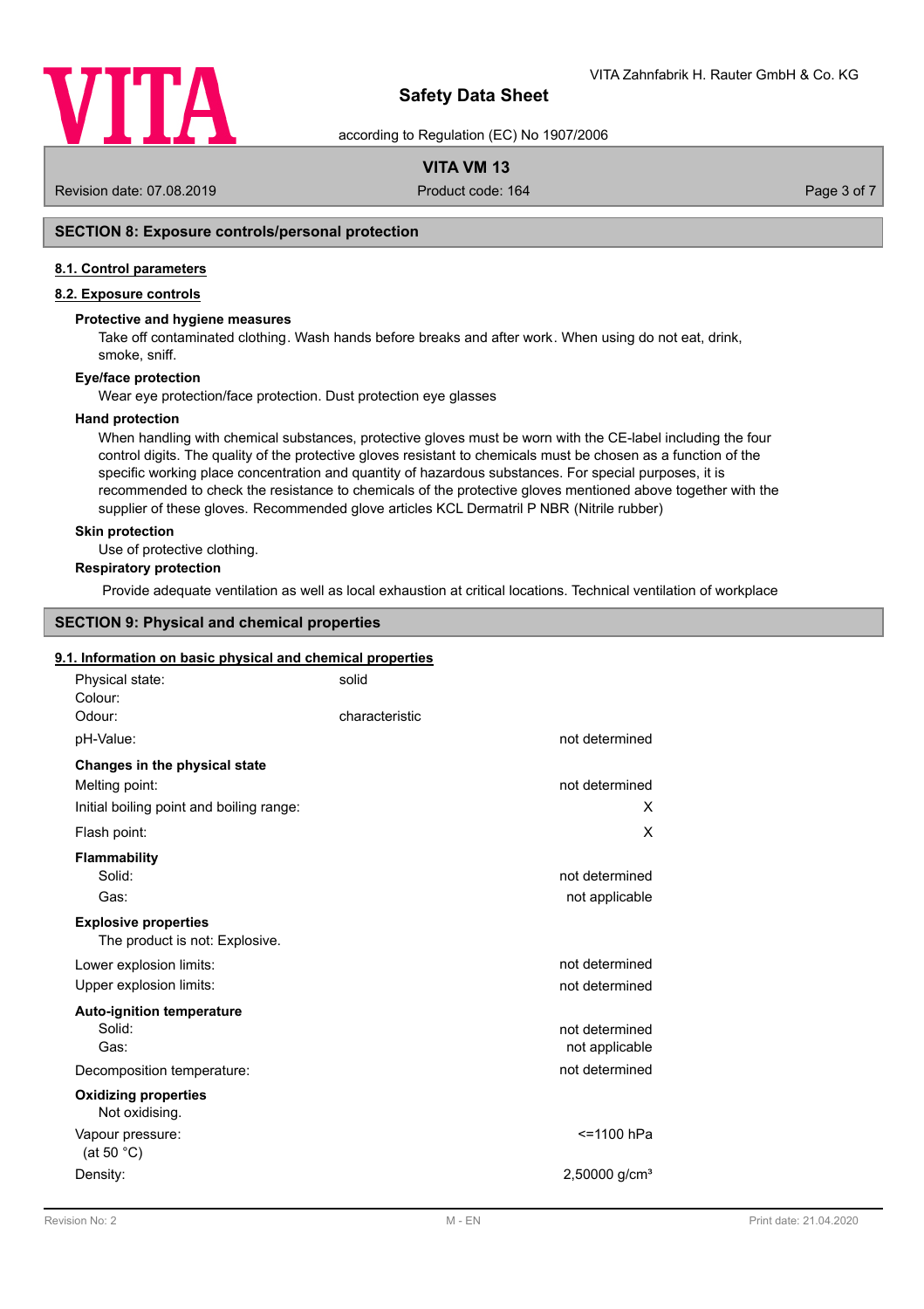

#### according to Regulation (EC) No 1907/2006

| <b>VITA VM 13</b>                              |                   |             |  |
|------------------------------------------------|-------------------|-------------|--|
| Revision date: 07.08.2019                      | Product code: 164 | Page 4 of 7 |  |
| Water solubility:                              | <b>No</b>         |             |  |
| Solubility in other solvents<br>not determined |                   |             |  |
| Partition coefficient:                         | not determined    |             |  |
| Vapour density:                                | not determined    |             |  |
| Evaporation rate:                              | not determined    |             |  |
| 9.2. Other information                         |                   |             |  |
| Solid content:                                 | 0,0%              |             |  |

# **SECTION 10: Stability and reactivity**

#### **10.1. Reactivity**

No hazardous reaction when handled and stored according to provisions.

#### **10.2. Chemical stability**

The product is stable under storage at normal ambient temperatures.

## **10.3. Possibility of hazardous reactions**

No known hazardous reactions.

## **10.4. Conditions to avoid**

none

#### **10.5. Incompatible materials**

No information available.

#### **10.6. Hazardous decomposition products**

No known hazardous decomposition products.

# **SECTION 11: Toxicological information**

#### **11.1. Information on toxicological effects**

#### **Acute toxicity**

Based on available data, the classification criteria are not met.

#### **Irritation and corrosivity**

Based on available data, the classification criteria are not met.

#### **Sensitising effects**

Based on available data, the classification criteria are not met.

#### **Carcinogenic/mutagenic/toxic effects for reproduction**

Based on available data, the classification criteria are not met.

## **STOT-single exposure**

Based on available data, the classification criteria are not met.

#### **STOT-repeated exposure**

Based on available data, the classification criteria are not met.

#### **Aspiration hazard**

Based on available data, the classification criteria are not met.

#### **Additional information on tests**

The substance is classified as not hazardous according to regulation (EC) No 1272/2008 [CLP].

## **SECTION 12: Ecological information**

# **12.1. Toxicity**

The product is not: Ecotoxic.

# **12.2. Persistence and degradability**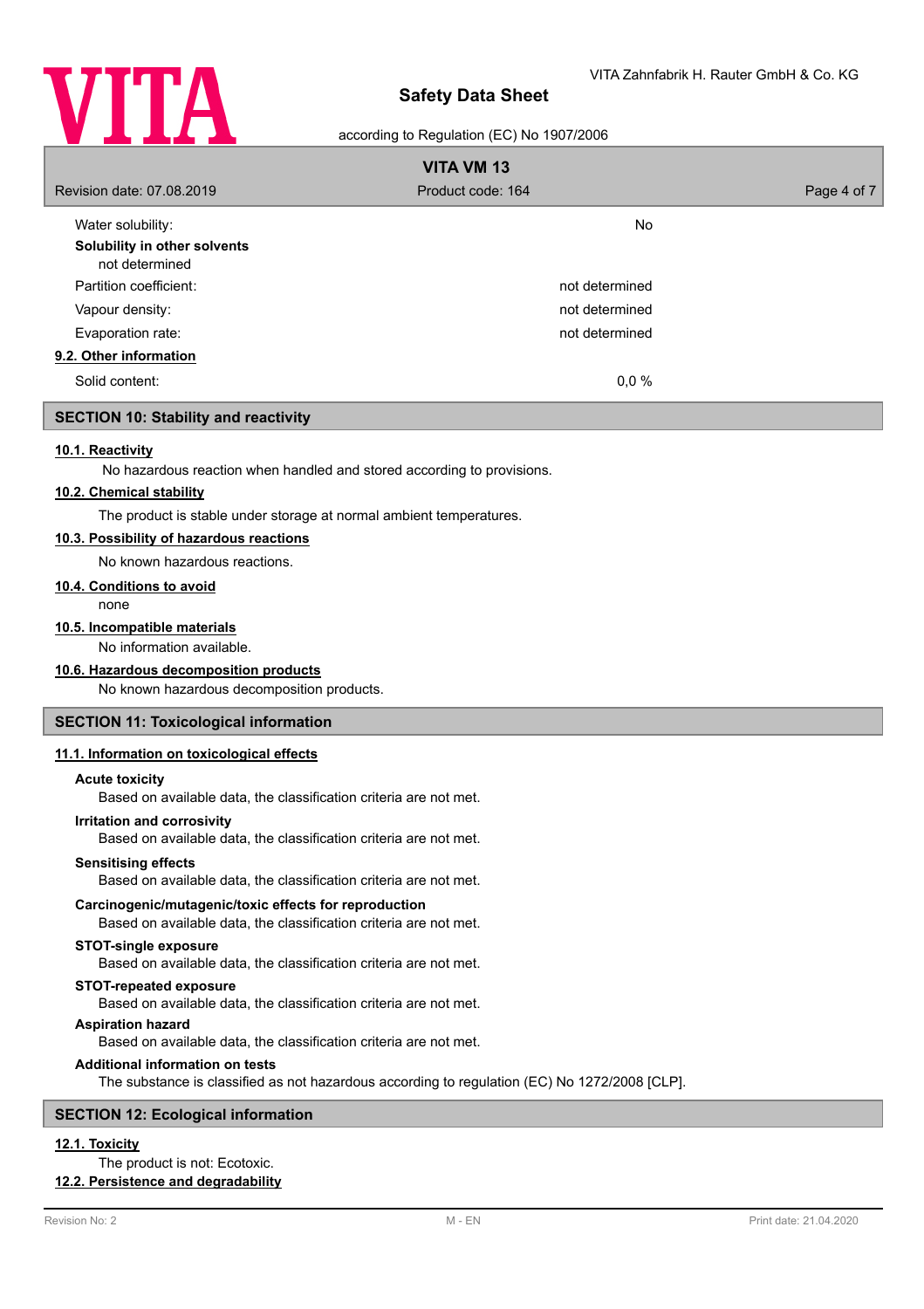# VITA

# **Safety Data Sheet**

according to Regulation (EC) No 1907/2006

# **VITA VM 13**

Revision date: 07.08.2019 **Product code: 164** Product code: 164 Page 5 of 7

The product has not been tested.

#### **12.3. Bioaccumulative potential**

The product has not been tested.

## **12.4. Mobility in soil**

The product has not been tested.

#### **12.5. Results of PBT and vPvB assessment** The product has not been tested.

# **12.6. Other adverse effects**

No information available.

#### **Further information**

Avoid release to the environment.

**SECTION 13: Disposal considerations**

#### **13.1. Waste treatment methods**

## **Disposal recommendations**

Do not allow to enter into surface water or drains. Dispose of waste according to applicable legislation.

#### **Contaminated packaging**

Wash with plenty of water. Completely emptied packages can be recycled.

#### **SECTION 14: Transport information**

#### **Land transport (ADR/RID)**

**Marine transport (IMDG)**

**14.1. UN number:** No dangerous good in sense of this transport regulation. **14.2. UN proper shipping name:** No dangerous good in sense of this transport regulation. **14.3. Transport hazard class(es):** No dangerous good in sense of this transport regulation. **14.4. Packing group:** No dangerous good in sense of this transport regulation. **Inland waterways transport (ADN) 14.1. UN number:** No dangerous good in sense of this transport regulation. **14.2. UN proper shipping name:** No dangerous good in sense of this transport regulation. **14.3. Transport hazard class(es):** No dangerous good in sense of this transport regulation. **14.4. Packing group:** No dangerous good in sense of this transport regulation.

**14.1. UN number:** No dangerous good in sense of this transport regulation. **14.2. UN proper shipping name:** No dangerous good in sense of this transport regulation. **14.3. Transport hazard class(es):** No dangerous good in sense of this transport regulation. **14.4. Packing group:** No dangerous good in sense of this transport regulation.

**14.1. UN number:** No dangerous good in sense of this transport regulation. **14.2. UN proper shipping name:** No dangerous good in sense of this transport regulation. **14.3. Transport hazard class(es):** No dangerous good in sense of this transport regulation. **14.4. Packing group:** No dangerous good in sense of this transport regulation.

# **14.5. Environmental hazards**

ENVIRONMENTALLY HAZARDOUS: no

# **14.6. Special precautions for user**

**Air transport (ICAO-TI/IATA-DGR)**

No information available.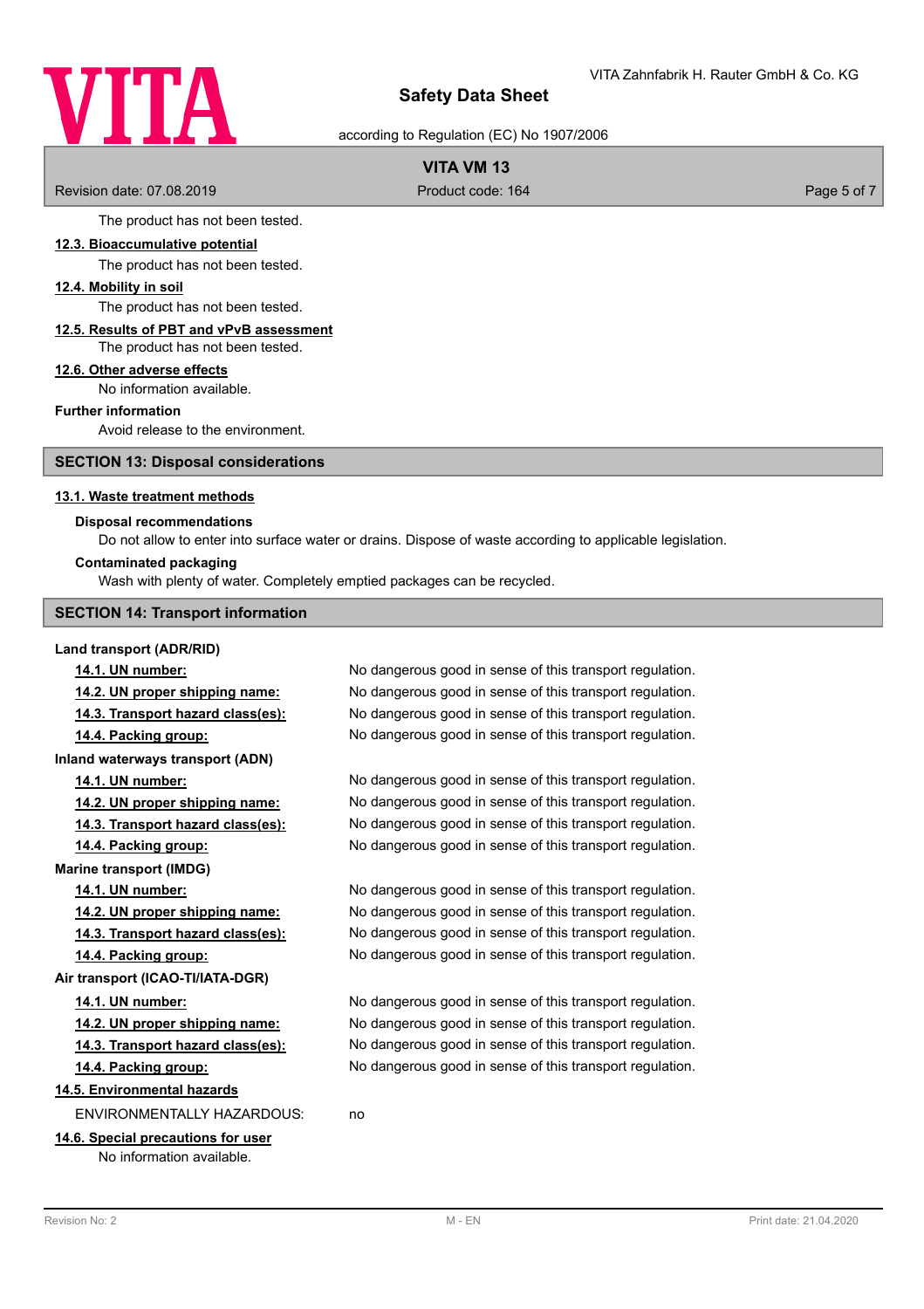

according to Regulation (EC) No 1907/2006

# **VITA VM 13**

Revision date: 07.08.2019 **Product code: 164** Product code: 164 **Page 6 of 7** Page 6 of 7

# **14.7. Transport in bulk according to Annex II of Marpol and the IBC Code**

not applicable

# **SECTION 15: Regulatory information**

#### **15.1. Safety, health and environmental regulations/legislation specific for the substance or mixture**

| EU regulatory information           |                                        |
|-------------------------------------|----------------------------------------|
| Information according to 2012/18/EU | Not subject to 2012/18/EU (SEVESO III) |
| (SEVESO III):                       |                                        |

#### **National regulatory information**

Water hazard class (D): 1 - slightly hazardous to water

### **15.2. Chemical safety assessment**

For this substance a chemical safety assessment has not been carried out.

# **SECTION 16: Other information**

#### **Abbreviations and acronyms**

ADR: Accord européen sur le transport des marchandises dangereuses par Route (European Agreement concerning the International Carriage of Dangerous Goods by Road ) IMDG: International Maritime Code for Dangerous Goods IATA: International Air Transport Association GHS: Globally Harmonized System of Classification and Labelling of Chemicals EINECS: European Inventory of Existing Commercial Chemical Substances ELINCS: European List of Notified Chemical Substances CAS: Chemical Abstracts Service LC50: Lethal concentration, 50% LD50: Lethal dose, 50% CLP: Classification, labelling and Packaging REACH: Registration, Evaluation and Authorization of Chemicals GHS: Globally Harmonised System of Classification, Labelling and Packaging of Chemicals UN: United Nations DNEL: Derived No Effect Level DMEL: Derived Minimal Effect Level PNEC: Predicted No Effect Concentration ATE: Acute toxicity estimate LL50: Lethal loading, 50% EL50: Effect loading, 50% EC50: Effective Concentration 50% ErC50: Effective Concentration 50%, growth rate NOEC: No Observed Effect Concentration BCF: Bio-concentration factor PBT: persistent, bioaccumulative, toxic vPvB: very persistent, very bioaccumulative RID: Regulations concerning the international carriage of dangerous goods by rail ADN: European Agreement concerning the International Carriage of Dangerous Goods by Inland Waterways (Accord européen relatif au transport international des marchandises dangereuses par voies de navigation intérieures) EmS: Emergency Schedules MFAG: Medical First Aid Guide ICAO: International Civil Aviation Organization MARPOL: International Convention for the Prevention of Marine Pollution from Ships IBC: Intermediate Bulk Container SVHC: Substance of Very High Concern For abbreviations and acronyms, see table at http://abbrev.esdscom.eu